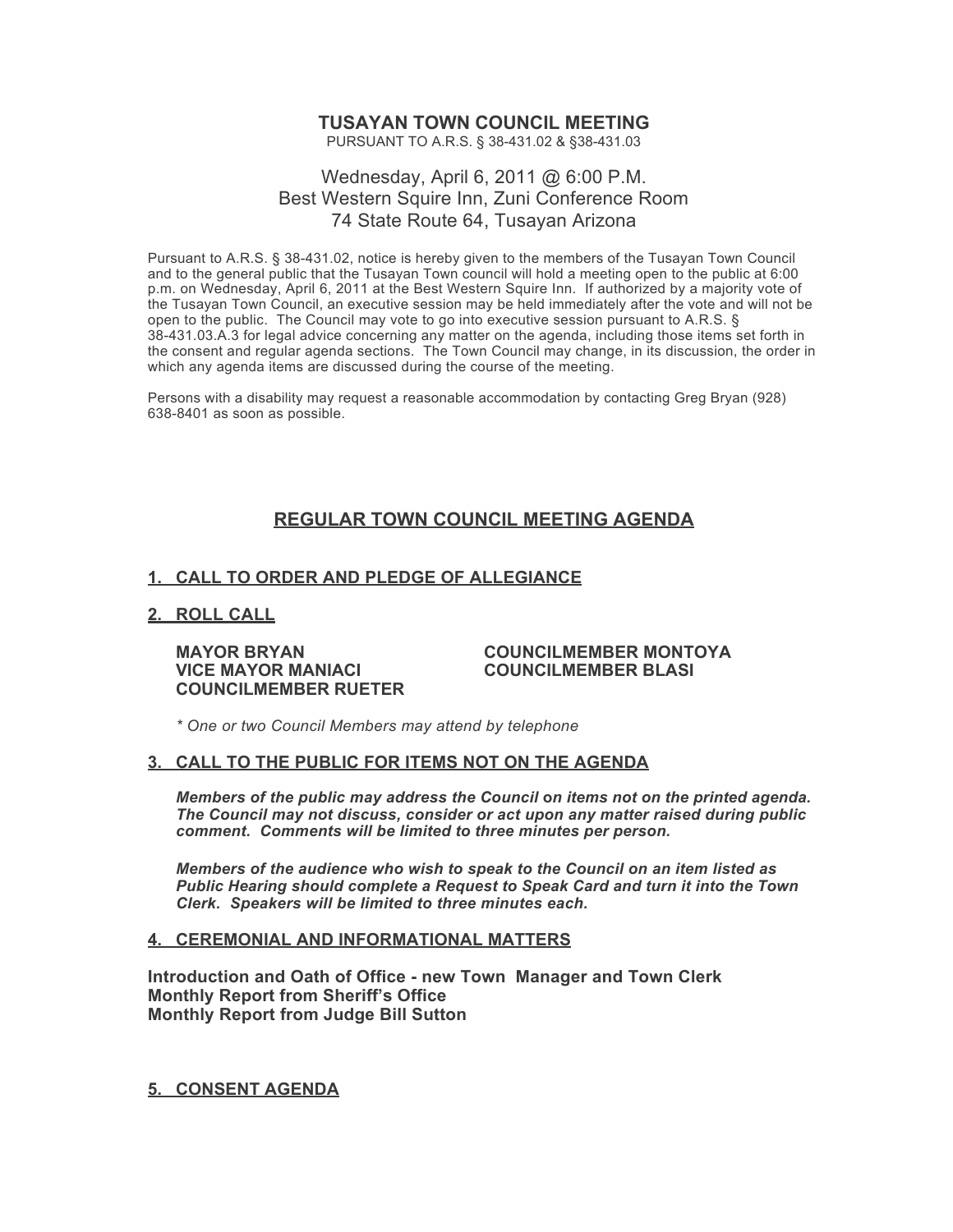**ITEMS ON THE CONSENT AGENDA ARE ROUTINE IN NATURE AND WILL BE ACTED ON WITH ONE MOTION AND ONE VOTE. PUBLIC HEARING ITEMS ARE DESIGNATED WITH AN ASTERISK (\*). MEMBERS OF THE COUNCIL OR STAFF MAY ASK THE MAYOR TO REMOVE ANY ITEM FROM THE CONSENT AGENDA TO BE DISCUSSED AND ACTED UPON SEPARATELY.**

**Consideration and possible approval of March 23, 2011 Meeting Minutes**

**Consideration and possible approval of Town Clerk expenses for June week-long training session**

**Consideration and possible approval of Administrative/Treasurer's Report** Acceptance of the Finance Report Approval of the Payment of Bills

### **6. COMMITTEE REPORTS**

No Committee Reports are scheduled.

### **7. PUBLIC HEARINGS**

No Public Hearings are scheduled.

### **8. ITEMS FOR ACTION**

**Authorization of Request for Proposals and Quotation for Professional Services for Preparation of Financial Reports and Audits** – discussion and possible action.

**Resolution to Join the Arizona Municipal Risk Pool for Workers Compensation Coverage** – discussion and possible action.

**Discussion and Direction regarding the Townsite Act and authorizing additional investigation and action by the Mayor and staff.**

#### **9. ITEMS FOR DISCUSSION**

### **A. Status Report Modular Office Building**

#### **Town Manager's Report**

**i.** Planning and Zoning Commission will meet at 6 p.m. on Thursday, April 7, 2011.

### **Set Agenda and Action Items for Next Meeting**

**10. MOTION TO ADJOURN INTO EXECUTIVE SESSION** for the following purposes:

The Council may wish to go into Executive Session pursuant to A.R.S. Section A.R.S.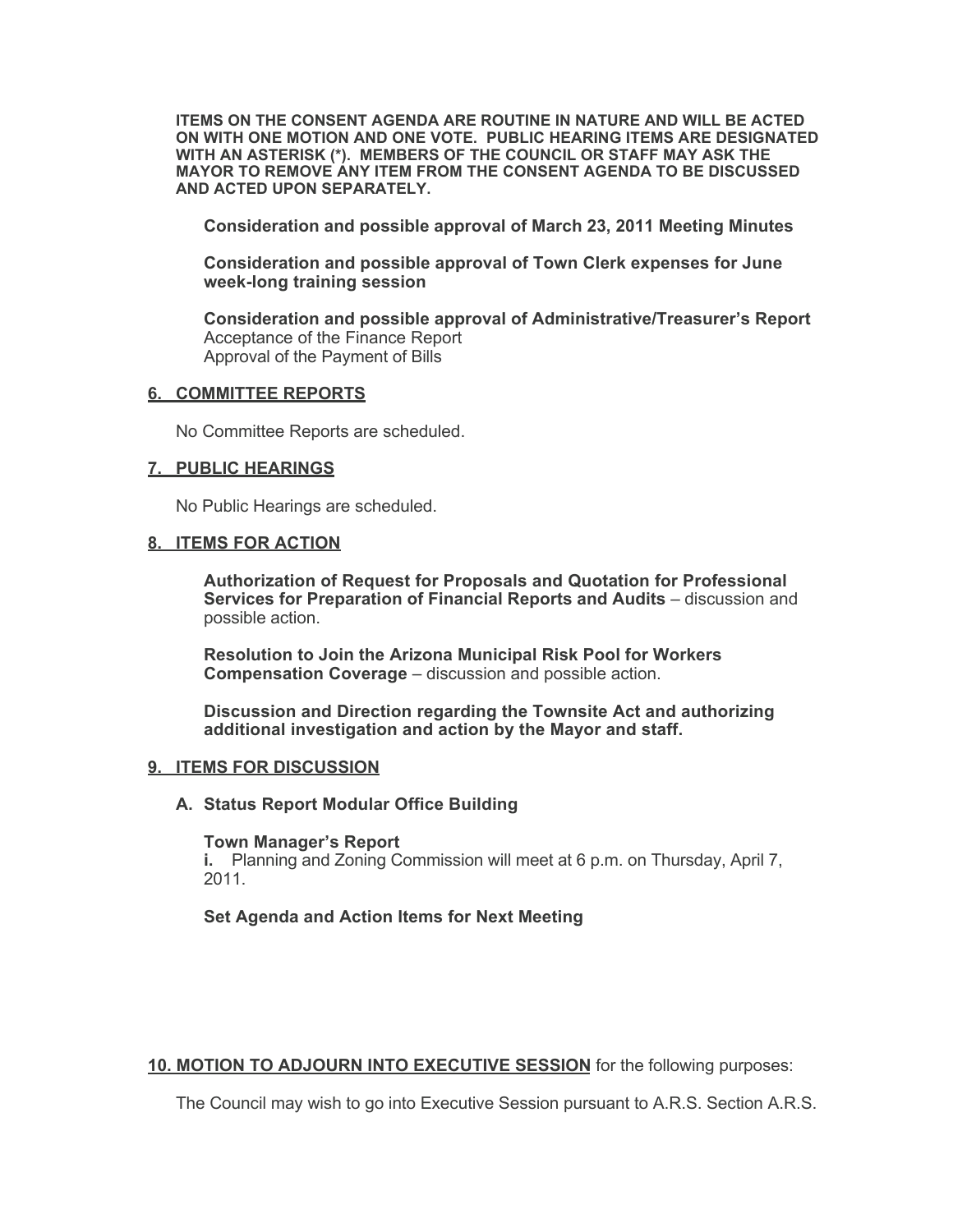38-431.03.A.3 for legal advice in the case if items C below and pursuant to A.R.S. Sections 38-431.03.A.3 and A.4 in the case of items A and B below for discussion and consultation with the Town Attorney in order to receive legal advice and to give directions concerning the negotiations of contracts.

The negotiation of a preannexation and development agreement with the Stilo Group.

Acquisition of water system by Town and Town position on matters that are subject to ACC Docket #W-0235A-10-0163.

State Financial Disclosure Statement Requirements.

Following the Executive Session, the Town Council may (in open session) take action or give direction on the items discussed in Executive Session.

### **11. ADJOURNMENT OF REGULAR COUNCIL MEETING**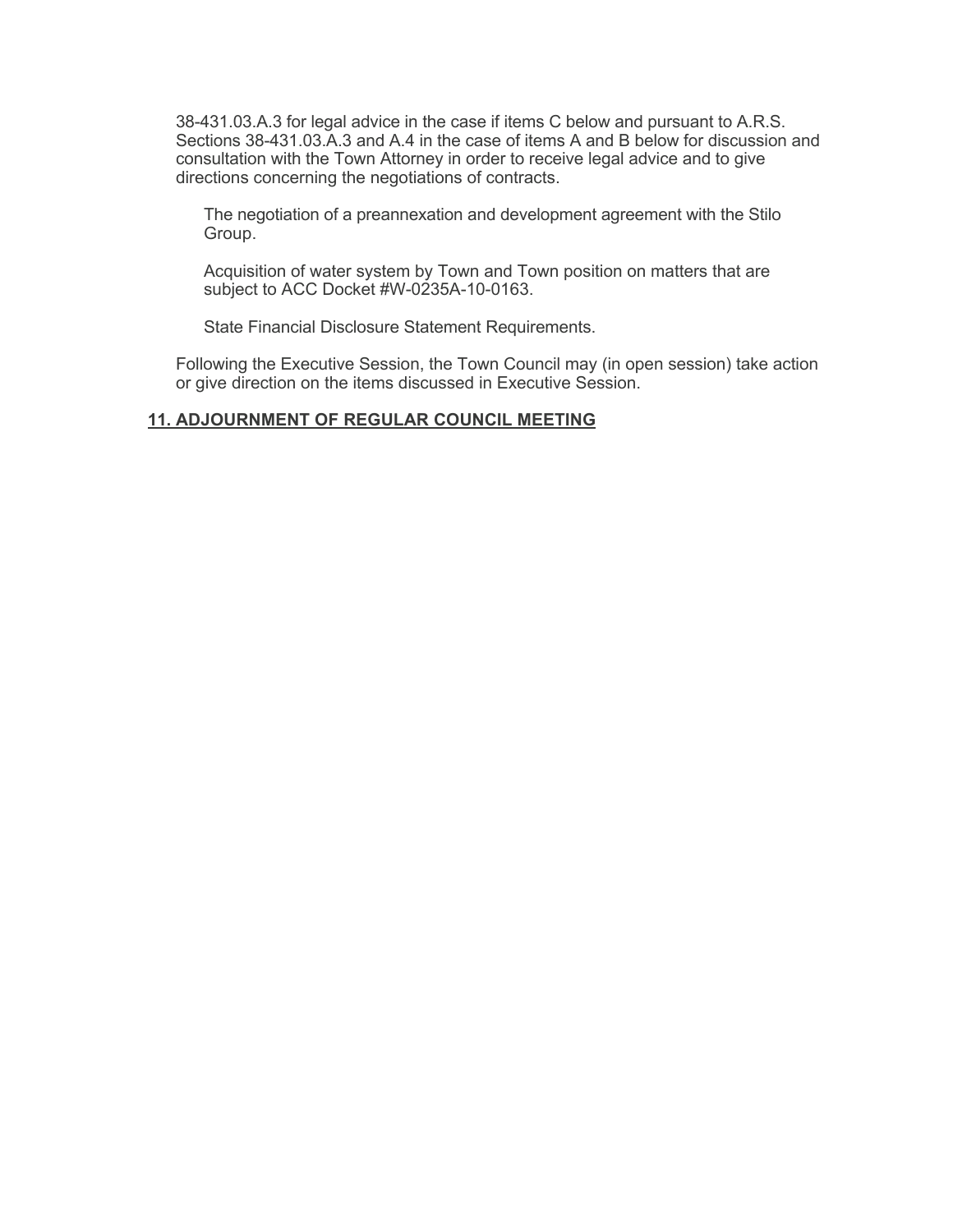### **CERTIFICATION OF POSTING OF NOTICE**

The undersigned hereby certifies that a copy of the foregoing notice was duly posted at the General Store in

Tusayan Arizona on this 4th day of April the Agenda of the Tusayan Town Council Date of Meeting, April 4, 2011 in

accordance with the statement filed by the Tusayan Town Council.

Posted at AM/PM this 4th day of April, 2011.

Signature of person posting the

agenda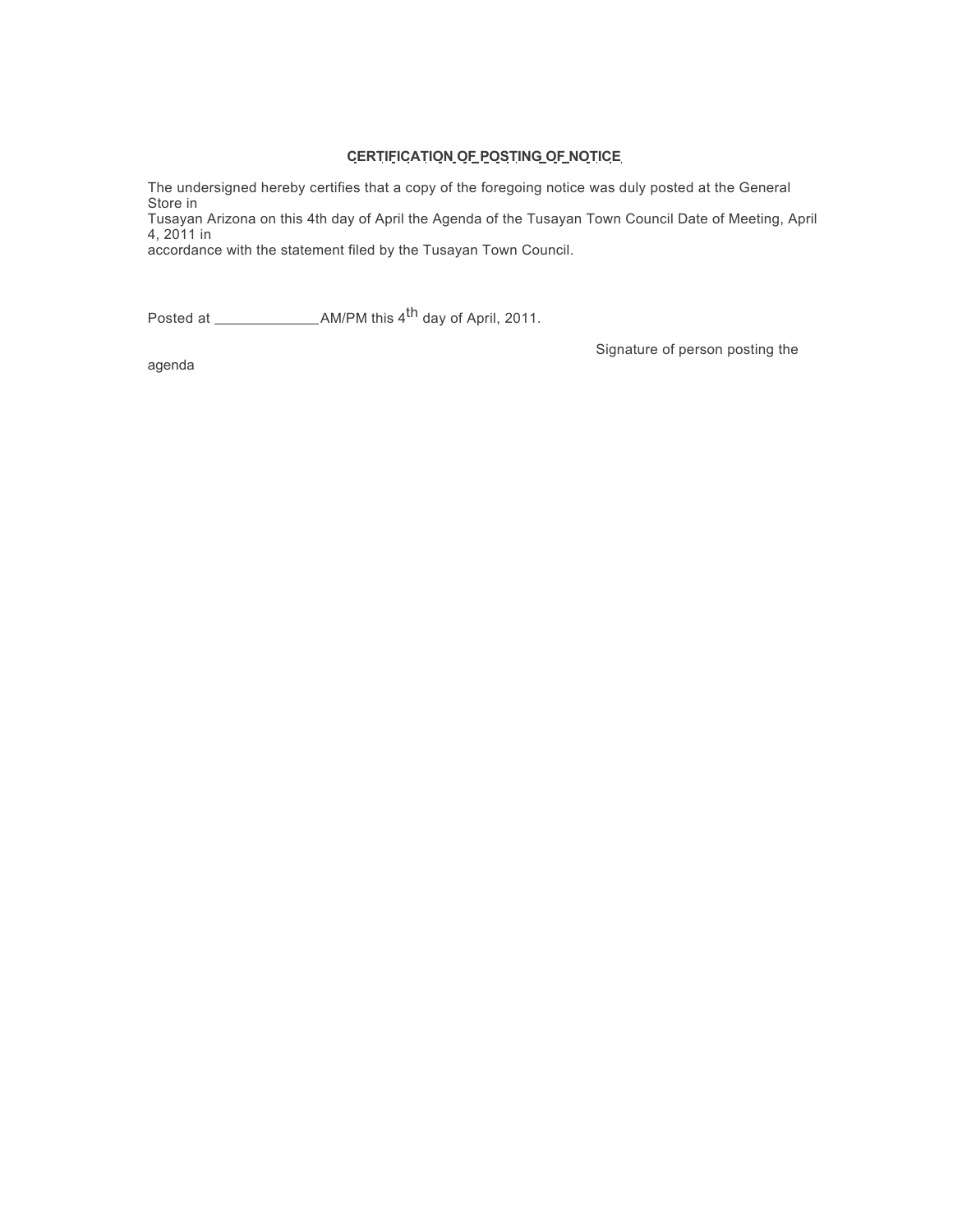# TOWN OF TUSAYAN STAFF REPORT

**Date: April 6, 2011 To: Tusayan Town Council From: Interim Town Manager George Pettit Subject: Financial Report and Audit Services**

**ISSUE:** Tusayan is required to prepare annual financial reports and audits as well as complete state mandated finance reports on an annual basis upon completion of the fiscal year on June 30.

**BACKGROUND:** Tusayan is completing its first full year of operation as a municipality. The Council has adopted a financial plan in the form of a budget. Financial Statements and Auditing are to be completed on an annual basis. This includes completion of the Uniform Expenditure Reporting System Expenditure Limitation report. The purpose of this work is to verify the expenses and report them in a conforming format for public agencies, as well as comparing it to the budget.

**DISCUSSION AND ANALYSIS**: Staff has prepared the attached Request for Proposal and Quotation to secure proposals to prepare annual financial statements, conduct and audit and prepaer state reports. All work is to be completed in conformance with standards established by the Government Finance Officers of the United States and Canada and Generally Accepted Accounting and Auditing Procedures. This scope of work includes compiling financial information into the standardized reporting formats, as well as auditing services.

The RFPQ will be publicly advertised and electronically distributed to firms who are already providing these services to cities and towns in Arizona.

Staff is also requesting Council identify two members to serve with the Town Manager in making the selection of the vendor to provide these services, and return with a recommended contract, including fees.

**FISCAL IMPACT:** The budget includes funds to pay for the preparation of Annual Financial Reports and audit.

**RECOMMENDATION:** Staff recommends Council authorize the Request for Proposal and Quotation for professional services for preparation of Financial Reports and audits. Staff also recommends Council identify two members to serve on the review committee in making a recommendation for contract for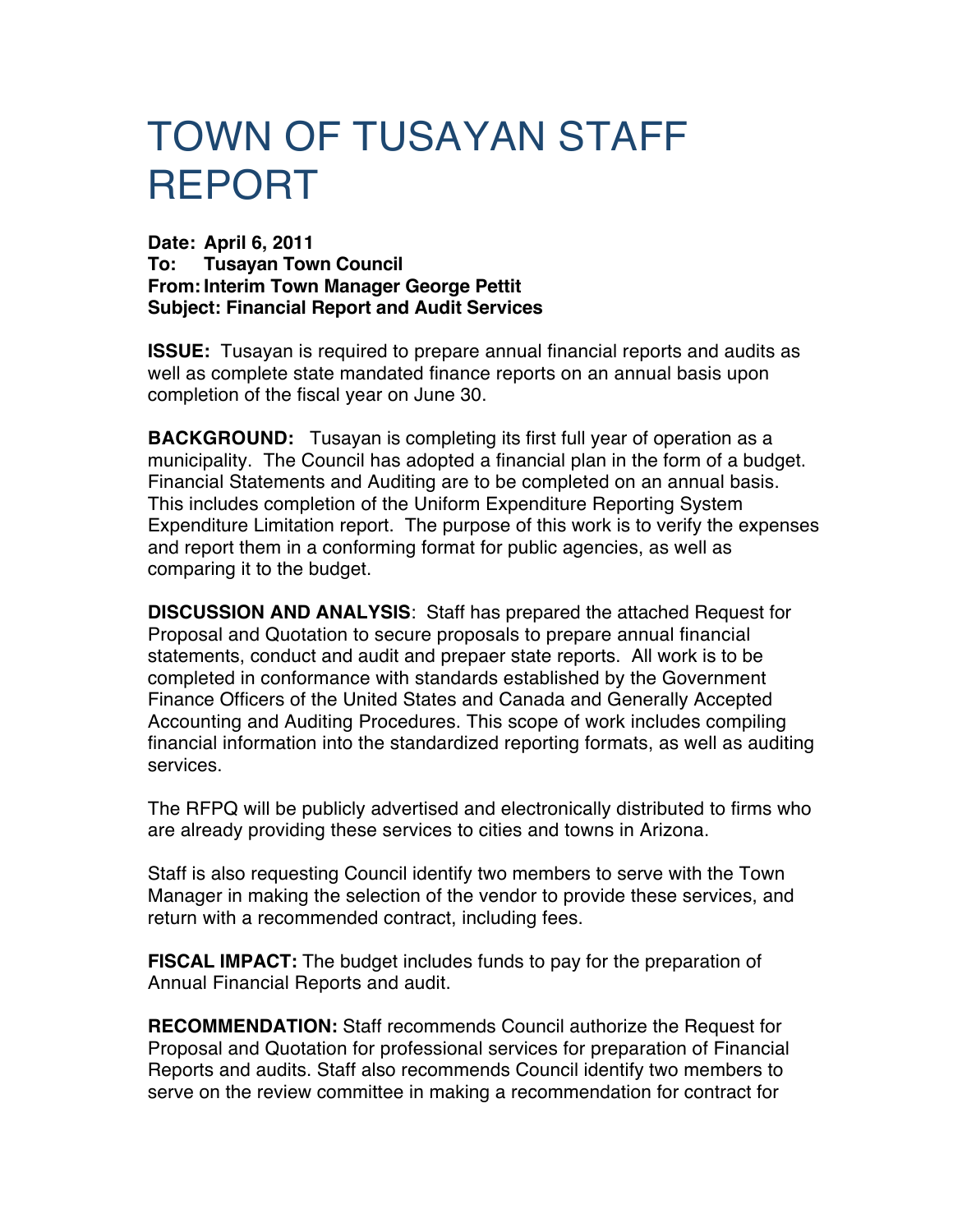these services.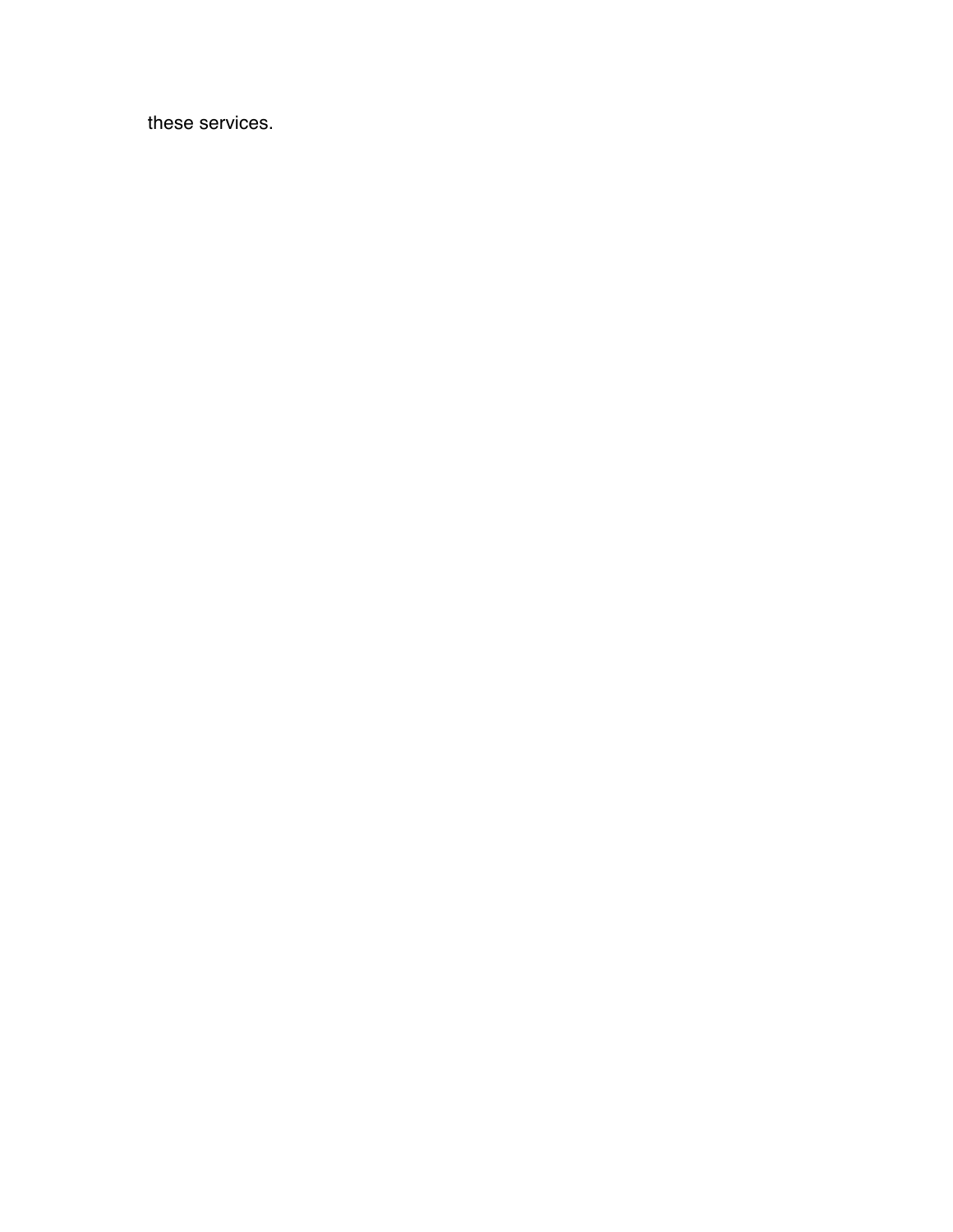### **TOWN OF TUSAYAN, ARIZONA REQUEST FOR PROFESSIONAL SERVICES ANNUAL FINANCIAL STATEMENTS AND AUDIT**

The Town of Tusayan, Arizona is seeking proposals for professional services to conduct the preparation of Annual Financial Statements and Audit in accordance with the State Law and Generally Accepted Accounting and Auditing Standards from the Government Finance Officers Association of the United States and Canada.

### **Tusayan**

Tusayan is Arizona's newest incorporated town with a 2010 population of 558 located at the Gateway to the Grand Canyon at the south rim. This will be the first full year of operations (July 1, 2010 to June 30, 2011). However the selected firm will be asked to review to determine if Financial Statements, Audit, and Expenditure Limitation Reports are needed for the period April, 2010 to June 30, 2010.

Tusayan does not have full time paid professional finance personnel, so the scope of work will include compiling the annual transactions into an Annual Financial Report which complies with GFOA Standards. Presently there is an average of 20 expense items and 15 revenue items per month. Tusayan seeks GFOA Recognition for the Comprehensive Annual Financial Report. The selected firm will also be responsible for preparation of all State required Reports, including the UERS Expenditure Limitation Report.

### **Responses**

Proposals must be received by Wednesday, May 4, 2011 at 5:00pm. All proposals should be directed to:

> Enrique Medina Ochoa Town Manager Town of Tusayan PO Box 709 Tusayan, AZ 86023

Proposal should specify estimated hours to complete the work by task, identification of personnel and their qualifications who will be performing the work, identification of personnel reviewing and certifying the work, experience of all personnel and the firm in local government financial reporting and auditing in the State of Arizona and cost to perform the work.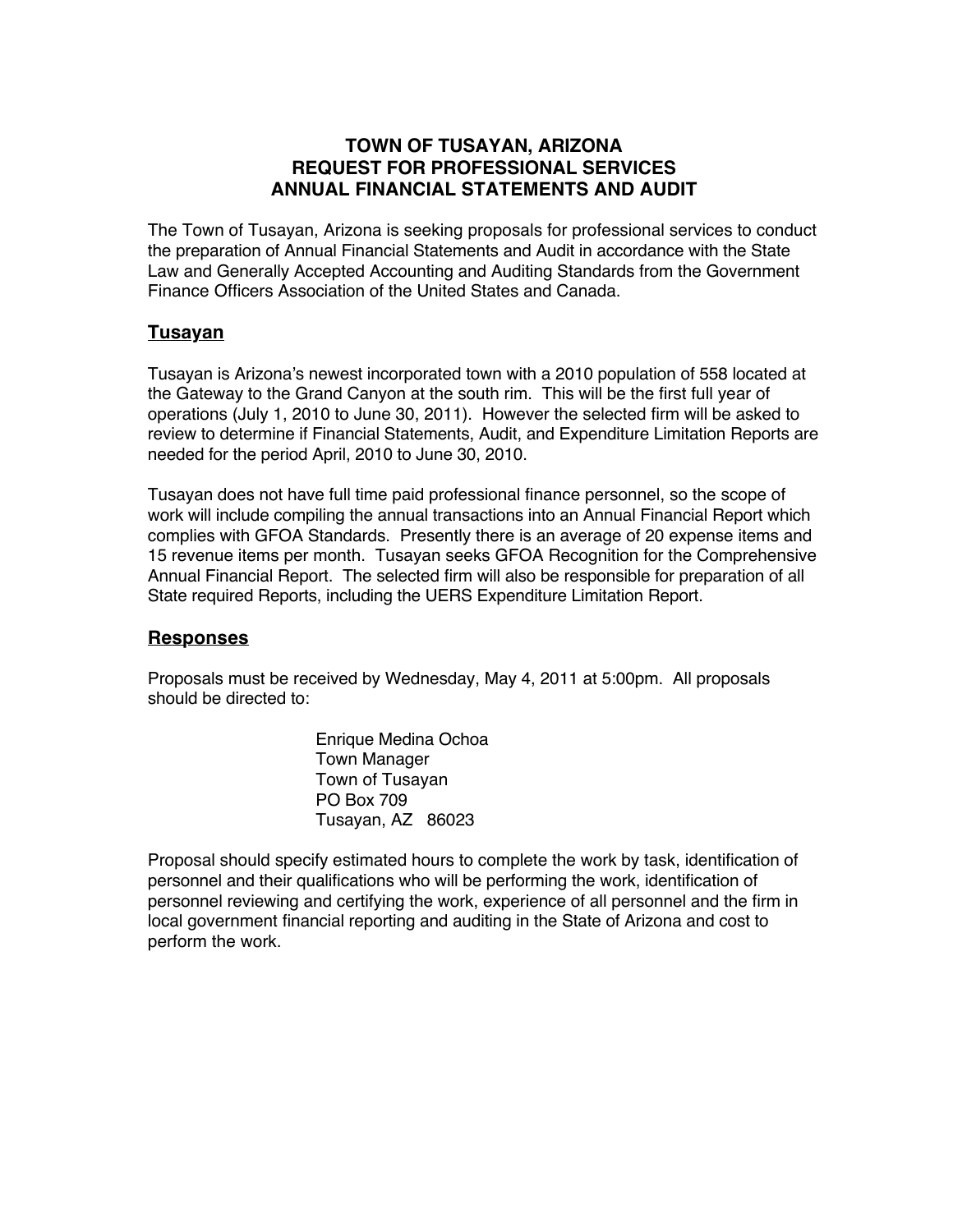# TOWN OF TUSAYAN STAFF REPORT

**Date: April 6, 2011**

**To: Tusayan Town Council**

**From: Interim Town Manager George Pettit**

**Subject: Resolution to Join the Arizona Municipal Risk Pool for Workers Compensation Coverage**

**ISSUE:** How should Tusayan comply with requirements for workers compensation?

**BACKGROUND:** The Mayor and Council approved the hiring of a full time Town Manager to serve as an employee of the Town. Previous services had been provided on a contractual basis. State law requires all operations who have employees to provide workers compensation coverage in the event of on the job injury.

**DISCUSSION AND ANALYSIS**: Tusayan presently uses the Arizona Risk Rentention Pool for its operating insurances. The Pool also provides a Workers Compensation Pool. To join the Workers Compensation Pool, a Resolution of the Mayor and Council is required.

**FISCAL IMPACT:** The quote from the Pool is \$125 for the balance of the year, and \$500 per year thereafter. Funds are available within the Manager's Budget to pay these costs and all future costs.

**RECOMMENDATION:** Staff recommends the Council adopt the attached Resolution to join, and authorize the Mayor to sign all necessary documents.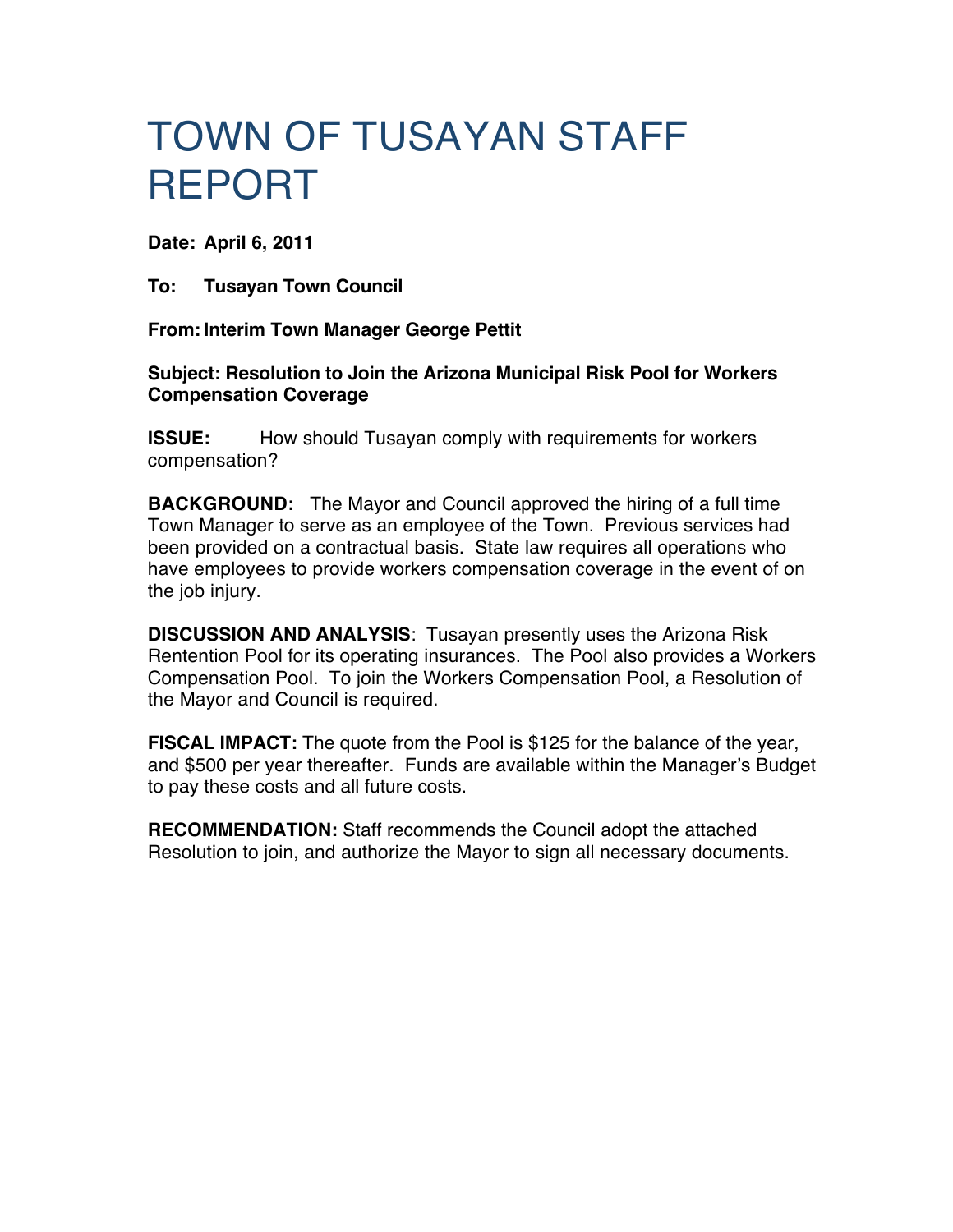### **RESOLUTION NUMBER 2011-04-06-11-01**

### **RESOLUTION OF INTENT TO JOIN THE WORKERS COMPENSATION POOL OPERATED BY THE ARIZONA MUNCIPAL RISK RETENTION POOL**

**WHEREAS,** the Town of Tusayan became an incorporated town in April of 2010, and;

**WHEREAS,** The Town of Tusayan is hiring its first employee, requiring Tusayan to secure workers compensation coverage, and;

**WHEREAS,** the Arizona Municipal Risk Retention Pool includes a Workers Compensation Pool for its members who wish to join; and

**WHEREAS**, the Town of Tusayan wishes to join the Workers Compensation pool operated by the Arizona Municipal Risk Retention Pool

**NOW THEREFORE BE IT RESOLVED,** that the Town Council has passed this Resolution of Intent to Join the Workers Compensation pool operated by the Arizona

Municipal risk Retention Pool this  $6<sup>th</sup>$  day of April, 2011, and authorizes the Mayor to execute all necessary documents.

Clerk

Greg Bryan, Mayor **Hollie L. Drew, Town**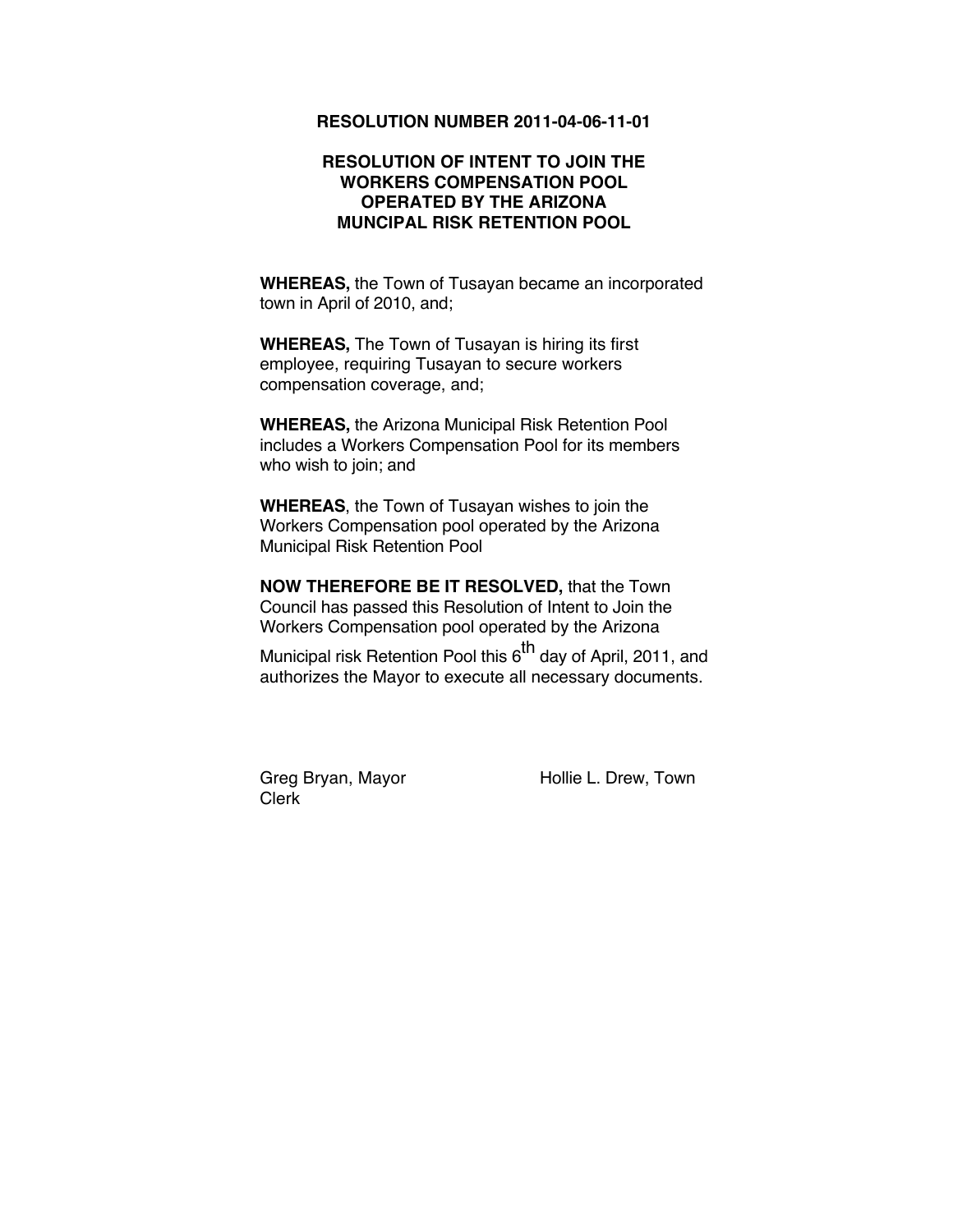### **INDUSTRIAL COMMISSION OF ARIZONA**

### **SUPPLEMENTAL INDEMNITY AGREEMENT FOR WORKERS' COMPENSATION POOL CREATED UNDER A.R.S. 11-952.01(B)**

The undersigned person or entity (hereinafter referred to as a "member") desires to join a Workers' Compensation pool organized and formed under the authority of A.R.S. 11-952.01(B). The pool ("Pool") operates under the name "the Arizona Municipal Risk Retention Pool".

Attached as Exhibit B and incorporated in this supplemental agreement by reference is the indemnity agreement for the Pool executed by the Arizona Municipal Risk Retention Pool and the Town of Tusayan, Arizona. The terms of the indemnity agreement are incorporated by reference in this supplemental agreement.

The undersigned Member, by executing this supplemental indemnity agreement, joins in the Pool and accepts, as applicable to it, the indemnity agreement attached as Exhibit B. The Member acknowledges that it is bound by the terms of the indemnity agreement and its conditions.

The undersigned authorized representative of the Pool has executed this supplemental indemnity agreement to indicate the Pool's acceptance of the Member.

\_\_\_\_\_\_\_\_\_\_\_\_\_\_\_\_\_\_\_\_\_\_\_\_\_\_\_\_\_ \_\_\_\_\_\_\_\_\_\_\_\_

Administrator Date **Date** 

Greg Bryan, Date Communication and Date Communication and Date Communication and Date Title: Mayor

\_\_\_\_\_\_\_\_\_\_\_\_\_\_\_\_\_\_\_\_\_\_\_\_\_\_\_\_\_ \_\_\_\_\_\_\_\_\_\_\_\_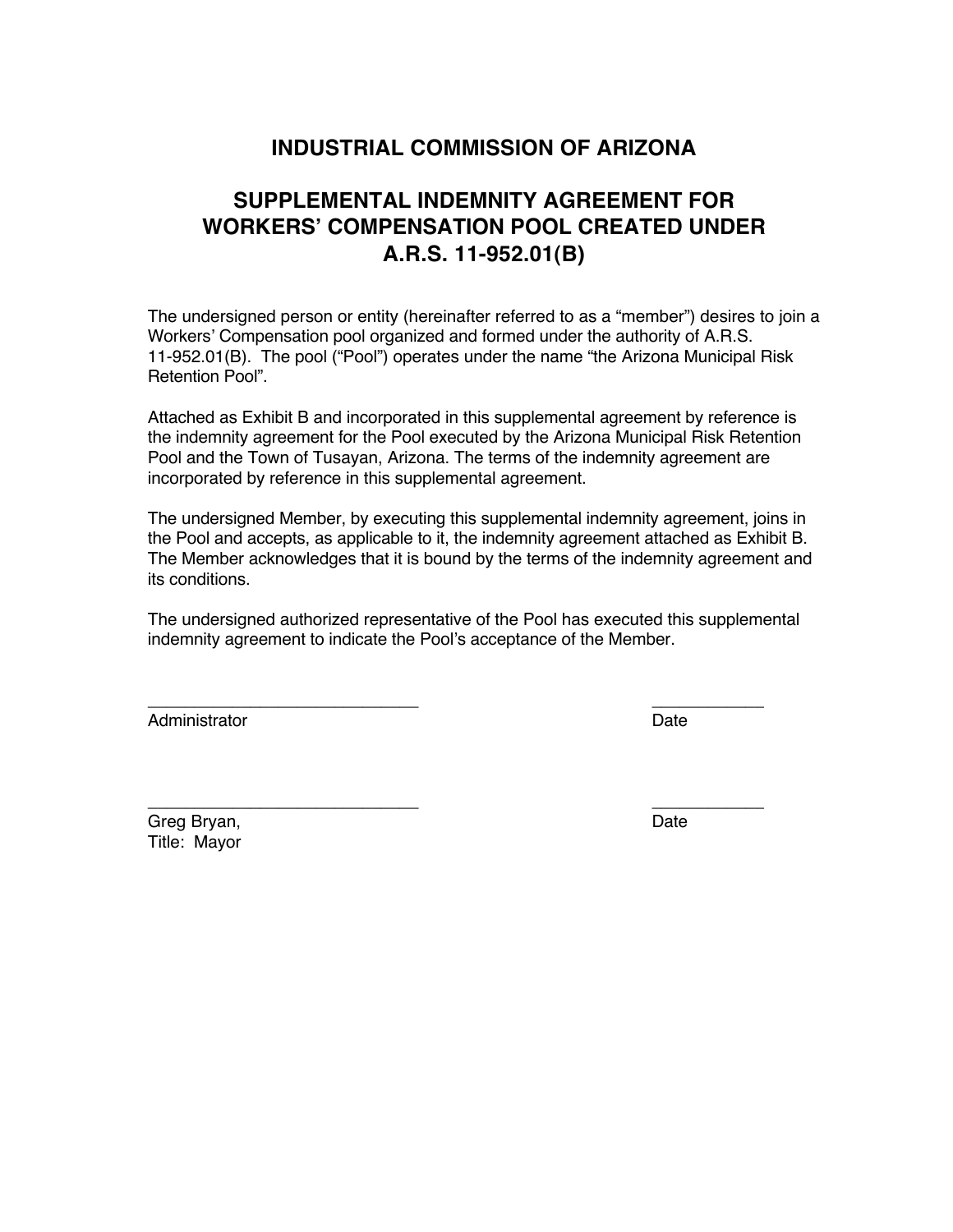# TOWN OF TUSAYAN STAFF REPORT

**Date: April 6, 2011**

**To: Tusayan Town Council**

### **From: Interim Town Manager George Pettit**

### **Subject: Status Report Modular Office Building**

**ISSUE:** Council requested regular reports on the status of the Modular Office Building for Town Offices and Council Chambers and its completion.

**BACKGROUND:** Council identified as a priority the establishment of meeting space and offices for the Town. Presently the Town uses donated office space in Grand Canyon Helicopters and meeting space in the Squire Inn. A decision was made to use modular offices, installed on leased property at the Grand Canyon Airport.

**DISCUSSION AND ANALYSIS**: The following are the key performance elements of the project and their status:

### Location

Council approved a month to month lease for the site immediately south and east of the present ADOT Airport Administrative Office at the Grand Canyon Airport. Approval was December 12, 2010 for \$400 per month, plus taxes. This payment starts upon occupancy. Subsequently, Coconino County established the address as 845 Mustang Drive.

### Modular Offices

Council selected TroweTiere from the Mohave Cooperative program on January 19, 2011 and approved a final design February 16, 2011. The final approved pricing for the option was \$264,957.07. A schedule was submitted by TroweTiere March 23, 2011 which provided for the buildings being ready for delivery by June 6, 2011. TroweTiere is awaiting final direction on proceeding given the Site Planning/Preparation concerns.

### Site Planning/Preparation

Council approved a contract with Woodson Engineering on January 19, 2011 at a cost not to exceed \$10,000. Their work was to design the site plan and engineering for the installation of the modular buildings. TrowTiere will actually install the buildings, but the site needs to be ready including utility connections, parking, etc. Staff received 3 site plans on